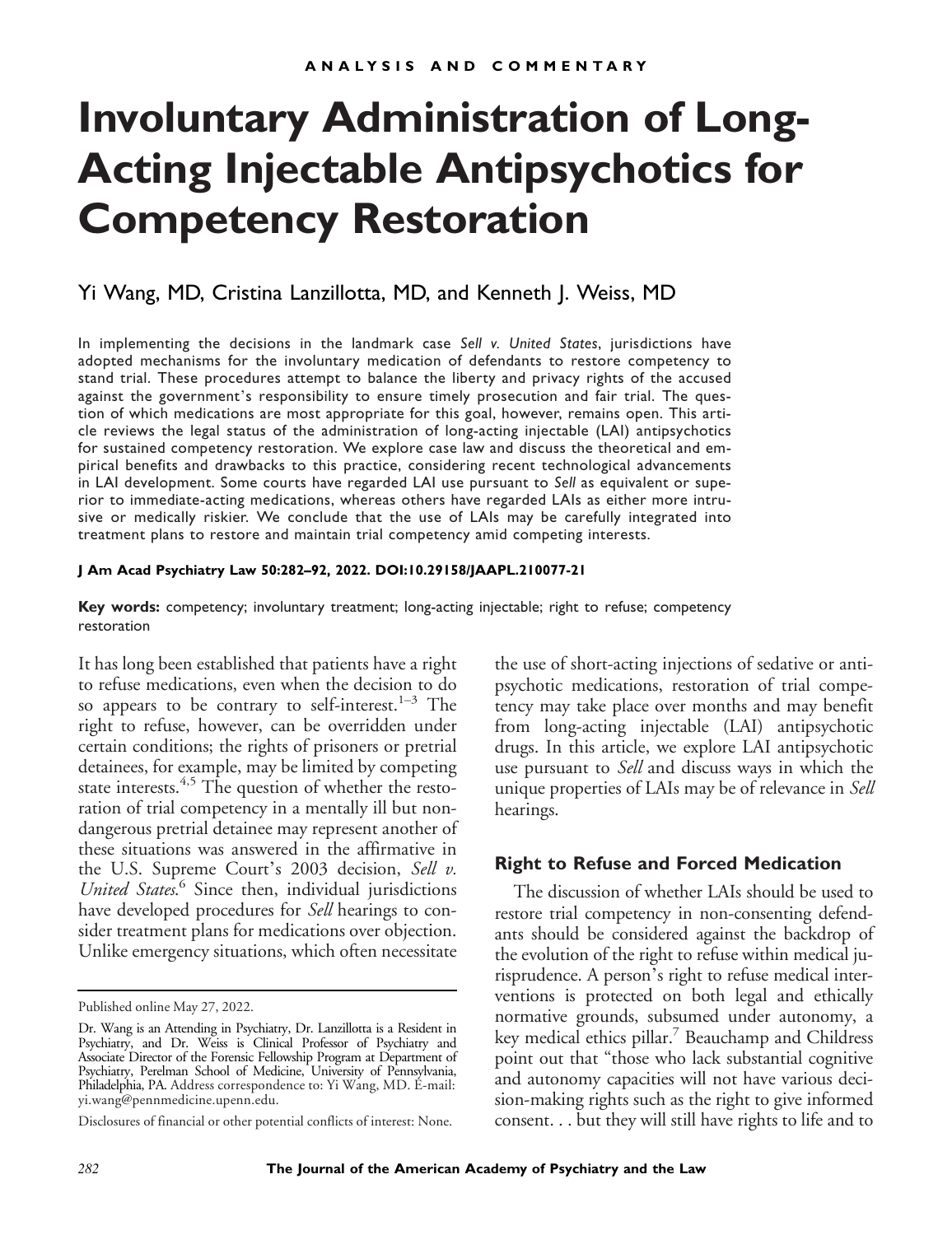health care" (Ref. 7, p 84). In general, psychiatric patients have the right to refuse psychotropic medications while hospitalized,<sup>8,9</sup> to take part in treatment decisions,  $10,11$  and to have judicial review of their competency before receiving forced medications.<sup>12</sup> Ciccone and colleagues,<sup>13</sup> commenting on New York's Rivers decision,<sup>12</sup> note that the right to refuse treatment derives broadly from Constitutional Amendments One (free speech [thought]), Eight (cruel and unusual punishment), and Fourteen (due process and equal protection) and generally from privacy rights in Amendments One, Four, Five, and Nine. These right-to-refuse cases pertain to clinical care rather than the rights of prisoners or pretrial detainees in need of competency restoration.

## *Rights of Prisoners and Pretrial Detainees*

In criminal proceedings, constitutional protection of defendants' right to refuse medications remains generally intact, even when it competes with governmental interests. For example, Winston v. Lee<sup>14</sup> supported Fourth Amendment protection from unreasonable governmental intrusions. The First Amendment right to freedom of thought and speech should not be abridged by forced psychotropic medications.15,16 This jurisprudence dates to a post-Civil War case, People v. Harrington,<sup>17</sup> in which a California court interpreted the Sixth Amendment's guarantee of fair trial to include freedom from such restraints that may "confuse and embarrass [a prisoner's] mental faculties" (Ref. 17, p 168). A century later, a Washington State decision<sup>16</sup> analogized sedating medications to the physical restraint in Harrington, as they too intrude upon a defendant's fundamental right to be (mentally) present at trial, to confront witnesses, and to assist counsel.

Procedural and substantive standards for the proper involuntary medication of criminal detainees have emerged to balance autonomy rights with competing governmental interests, such as parens patriae or police power. In *Washington v. Harper*,<sup>4</sup> the Supreme Court held that the interest of a prisoner who is mentally ill and dangerous in avoiding forced medication may be outweighed by the state's interest in reducing the prisoner's dangerousness to self or others. Subsequently, Riggins v. Nevada<sup>3</sup> established that involuntary treatment of a pretrial defendant might also be justified if adjudication of guilt or innocence cannot be achieved by less intrusive means. The *Riggins* court, however, did not articulate a specific standard for justifying involuntary administration of medications to achieve timely prosecution.

In 1997, St. Louis dentist Charles Sell was charged with mail fraud, Medicaid fraud, and money-laundering. Amid his pretrial proceedings, he was also charged with the attempted murder of an FBI agent. In 1999, Dr. Sell, who was severely psychotic, was found incompetent to stand trial. He refused medication for competency restoration at a federal hospital. In 2000, a magistrate judge authorized the Medical Center to involuntarily medicate Dr. Sell; Dr. Sell appealed, but the order was upheld by the District  $\tilde{C}$ ourt<sup>18</sup> and the Court of Appeals.<sup>19</sup> The Supreme Court agreed to hear the case.

Drawing upon *Harper* and *Riggins*, the Court ruled that involuntary medications, for the sole purpose of rendering a mentally ill defendant competent for trial, may be allowed if four conditions are met, as summarized in Table 1 below. The Sell Court ruled that Missouri had not met its burden, reversing the involuntary-medication order, since the psychiatric findings related to dangerousness, not trial competence. The burden of proof was later judged to be on the government by clear and convincing evidence.<sup>20</sup>

Sell cases typically identify schizophrenia, delusional disorder, or psychotic disorder as the incapacitating conditions requiring antipsychotic medication.<sup>21</sup> The next sections will turn to the question of how antipsychotic medications may be best administered in these circumstances.

# **Development and Use of LAIs**

Treatment with antipsychotic medications has long been dogged by tolerability concerns and variable medication adherence, contributing to subsequent treatment failure.<sup>22</sup> Recognition of the morbidity resulting from patients' discontinuing antipsychotic medications led to the development of LAI formulations.<sup>23,24</sup> Fluphenazine enanthate was developed in 1966, followed by fluphenazine decanoate about 18 months later; formulations of other first-generation antipsychotics (FGAs) were introduced in the 1960's and 1970's.<sup>25</sup> More recently, second-generation (atypical) antipsychotics (SGAs), such as aripiprazole, olanzapine, risperidone, and paliperidone, have also become available as LAI formulations (see Table 2).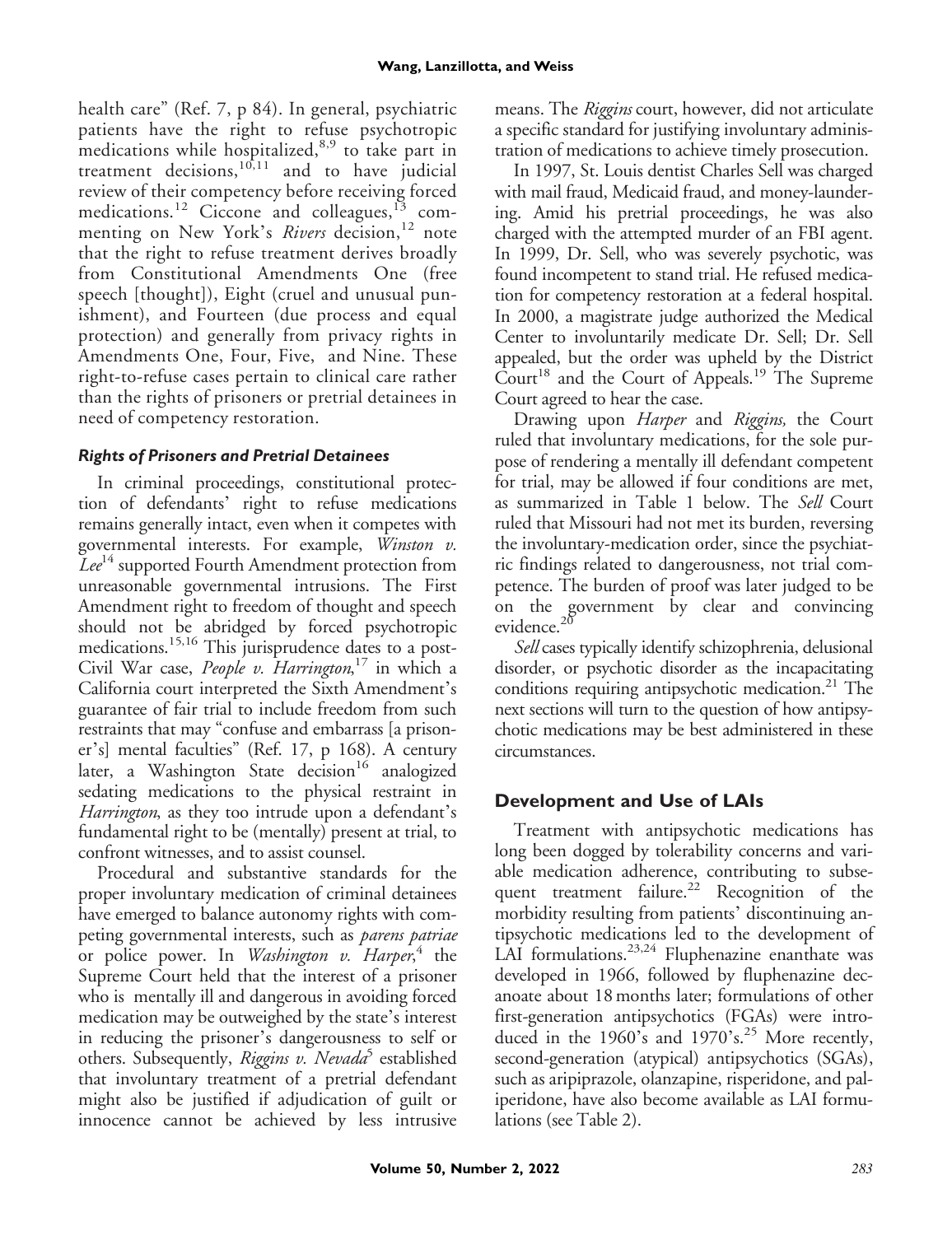Table 1 Legal Elements for Involuntary Medication to Restore Trial Competency (from Sell v. U.S.<sup>6</sup>)

| Element | Criteria                                                                                                                                                                             |
|---------|--------------------------------------------------------------------------------------------------------------------------------------------------------------------------------------|
|         | Important government interests are at stake                                                                                                                                          |
|         | Medication is substantially likely to render the defendant<br>competent to stand trial and substantially unlikely to<br>have side effects interfering with the fairness of the trial |
|         | Medication is necessary to further government interests<br>and less intrusive treatments are unlikely to achieve the<br>same results                                                 |
|         | Medications are "medically appropriate"                                                                                                                                              |

#### *Efficacy and Adverse Effect Comparisons*

The psychiatric literature has suggested superior efficacy of LAIs over their oral counterparts, based on more reliable drug delivery mechanisms, reduced differences in peak and trough plasma levels, and improved patient adherence to a medication schedule.26–<sup>28</sup> A meta-analysis by Park and colleagues<sup>23</sup> found that, compared with oral SGAs, LAI SGAs had greater efficacy in terms of relapse prevention, medication adherence, and, in studies longer than a year, greater efficacy in remission rates. Accordingly, LAIs have been shown in mirror-image studies to lead to decreased hospitalization rates in patients with psychotic disorders.<sup>29,30</sup> Since their introduction into clinical practice in the 1960s, LAIs have been used mainly for maintenance in patients with psychotic disorders, although data from placebo-controlled, randomized clinical trials indicate that they also reduce symptoms when administered as first-line therapy in acutely ill patients.<sup>31-33</sup>

Because LAIs avoid first-pass metabolism in the liver and achieve bioavailability at lower dosages, they have been theorized to have a more favorable side-effect profile compared with other preparations.26 Analysis of existing data, however, indicates that side effects associated with LAIs generally follow the known side-effect profiles of the corresponding oral medication.<sup>30</sup> A meta-analysis of head-to-head comparisons of LAIs to their oral counterparts showed no increase in adverse side effects in LAIs in over 90 percent of recorded outcomes, and no increase in treatment discontinuation or death in those taking LAIs.<sup>34</sup> The few side effect differences noted were akinesia (higher with LAIs), low-density lipoprotein cholesterol change (higher with LAIs), anxiety (higher with LAIs), and prolactin change (lower with LAIs).<sup>34</sup> The evidence on whether LAIs induce more extrapyramidal side effects (EPS)

compared with their oral counterparts is mixed. A meta-analysis of 18 randomized controlled trials suggests that LAIs induce less EPS compared with their oral counterparts.35,36 In contrast to these findings, other meta-analyses suggest that LAI SGAs carry greater risk of  $\mathrm{\dot{E}PS.^{23,37}}$  Misawa and colleagues,  $^{34}$ however, note that it is unclear what percentage of this increased risk can be attributable to concomitant oral antipsychotic dosing during LAI initiation. Because of this lack of definitive data on overall side effect risk, coupled with other concerns including potentially longer time to reach steady state as well as longer side effect duration, LAIs are rarely used as a first-line approach in acute illness and are typically initiated after a patient demonstrates tolerability to a trial of oral medication.34

#### *Forensic Applications*

Despite their clinical efficacy, LAIs have received scant attention in the forensic psychiatric literature, perhaps reflecting the tendency of medical advancements to outpace changes in jurisprudence and legislation. Herbel and Stelmach<sup>38</sup> described the successful use of haloperidol decanoate monotherapy and fluphenazine decanoate monotherapy in restoring individuals with delusional disorders to competency. Freeman and Frierson<sup>39</sup> described guidelines for court-mandated involuntary administration of LAI antipsychotics as a condition of supervised release. A study of defendants in Connecticut receiving antipsychotic medications over objection indicated that some received LAIs.<sup>40</sup> Although the literature indicates that LAIs are being administered to non-dangerous defendants to achieve or maintain competency, to date no study has systematically reviewed or characterized this application.

The sections that follow review the legal status of using involuntary LAI antipsychotics for the purpose of competency restoration, and comment on the theoretical and empirical benefits and drawbacks of using LAI antipsychotics for this purpose. For the purposes of this article, the definition of "involuntary administration of medications" includes instances in which the patient physically resists medications but excludes those in which the patient takes medications only under a court order.

## **Post-***Sell* **Case Law**

To review how states have implemented the Sell criteria in considering involuntary administration of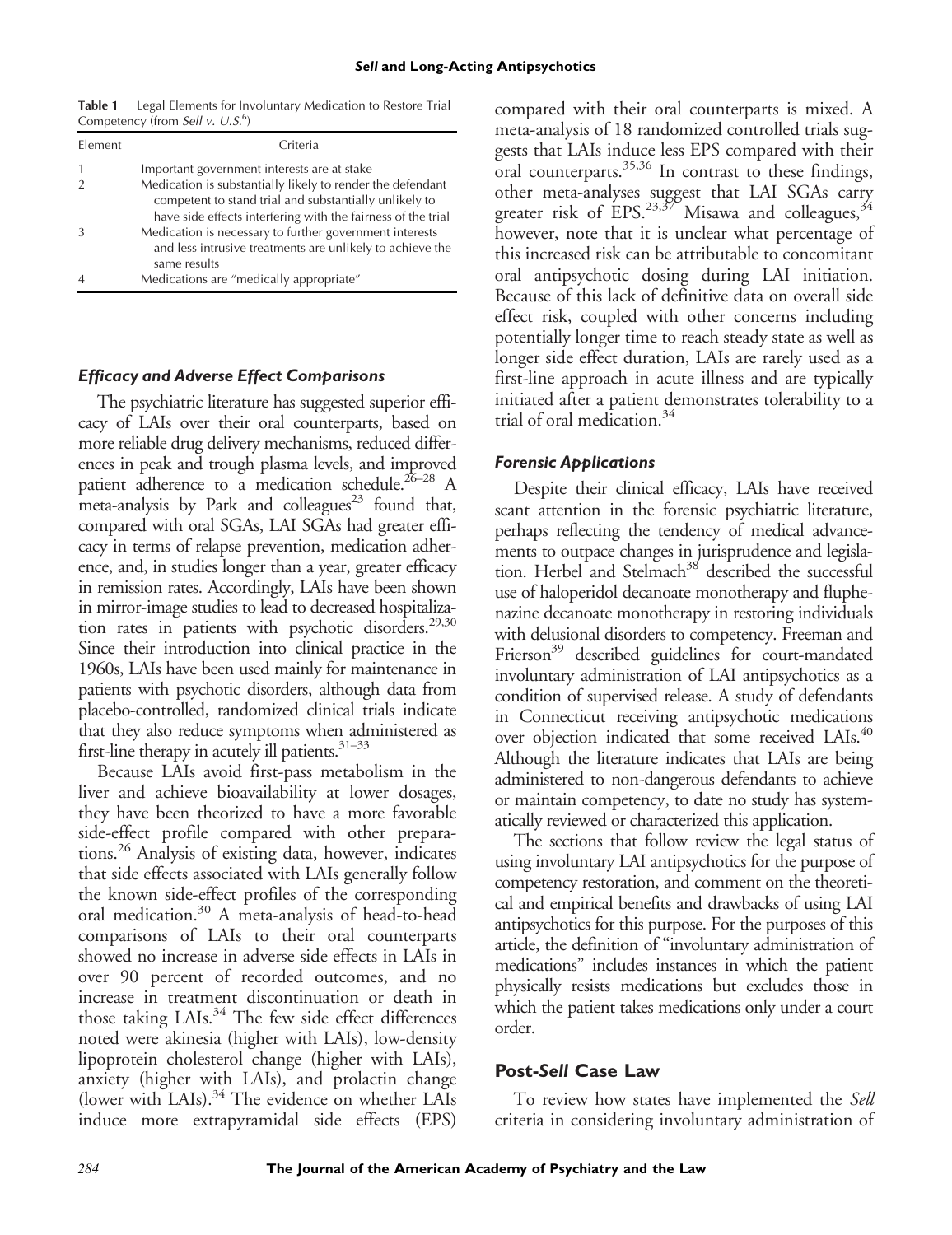| Long-Acting Injectable<br>Antipsychotic             | Antipsychotic<br>Class | Delivery                | Prerequisite to Delivery                                                                                  | Dosing Interval<br>Method                                | Requires Oral<br>Supplement<br>after Initial<br>Injection | Requires<br>Loading<br>Dose | Notable Side Effects                                                                            | Notable Properties                                                                                                                                                                                     |
|-----------------------------------------------------|------------------------|-------------------------|-----------------------------------------------------------------------------------------------------------|----------------------------------------------------------|-----------------------------------------------------------|-----------------------------|-------------------------------------------------------------------------------------------------|--------------------------------------------------------------------------------------------------------------------------------------------------------------------------------------------------------|
| Fluphenazine<br>decanoate                           | 1st generation         | IM or<br>$\overline{S}$ | with any shorter-act-<br>Establish tolerability<br>ing form of<br>fluphenazine                            | (individualized<br>Up to 6 weeks<br>for each<br>patient) | $\frac{1}{2}$                                             | $\frac{1}{2}$               | Weight gain, metabolic<br>tardive dyskinesia,<br>QT prolongation<br>syndrome, EPS, <sup>c</sup> | Low monetary cost; highest<br>duration and dose; much<br>dyskinesia (irreversible;<br>less common in short<br>increased treatment<br>risk increases with<br>risk of EPS, tardive<br>treatment periods) |
| decanoate<br>Haloperidol                            | 1st generation         | $\leq$                  | with any shorter-act-<br>Establish tolerability<br>ing form of<br>haloperidol                             | 4 weeks                                                  | $\frac{1}{2}$                                             | $\frac{1}{2}$               | Weight gain, metabolic<br>tardive dyskinesia,<br>QT prolongation<br>syndrome, EPS, <sup>c</sup> | duration and dose; much<br>Low monetary cost; highest<br>dyskinesia (irreversible;<br>less common in short<br>increased treatment<br>risk of EPS, tardive<br>risk increases with<br>treatment periods) |
| pamoate (Zyprexa<br>Olanzapine<br>Relprevv)         | 2nd generation         | $\leq$                  | ith oral olanzapine<br>Establish tolerability<br>$\geq$                                                   | 2 or 4 weeks                                             | $\frac{1}{2}$                                             | $\frac{1}{2}$               | drome, <sup>d</sup> weight gain,<br>metabolic syndrome<br>Post-injection syn-                   | Risk of post-injection<br>syndrome                                                                                                                                                                     |
| spheres (Risperdal<br>Risperidone micro-<br>Consta) | 2nd generation         | Σ                       | with oral risperidone<br>Establish tolerability                                                           | 2 weeks                                                  | Yes, 3 weeks                                              | $\frac{1}{2}$               | galactorrhea, weight<br>gain, sometimes EPS<br>Hyperprolactinemia,                              | antipsychotic on this list<br>Shortest-acting injectable                                                                                                                                               |
| Paliperidoneb palmi-<br>tate (Invega<br>Sustenna)   | 2nd generation         | $\leq$                  | injectable risperidone<br>with oral risperidone,<br>oral paliperidone, or<br>Establish tolerability       | 4 weeks                                                  | $\frac{1}{2}$                                             | Yes                         | galactorrhea, weight<br>gain, sometimes EPS<br>Hyperprolactinemia,                              | Requires loading dose, but<br>monthly after second<br>can be administered<br>injection                                                                                                                 |
| tate (Invega Trinza)<br>Paliperidoneb palmi-        | 2nd generation         | Σ                       | with Invega Sustenna<br>tate (at least 4-month<br>paliperidone palmi-<br>Establish tolerability<br>trial) | 3 months                                                 | $\frac{1}{2}$                                             | $\frac{1}{2}$               | galactorrhea, weight<br>gain, sometimes EPS<br>Hyperprolactinemia,                              | Sustenna prior to initiation<br>injectable antipsychotic<br>tolerability with Invega<br>Requires 4-month trial of<br>of this longer-acting                                                             |
| Risperidone RBP-7000<br>(Perseris)                  | 2nd generation         | SQ                      | with oral risperidone<br>Establish tolerability                                                           | 4 weeks                                                  | $\frac{1}{2}$                                             | $\frac{1}{2}$               | galactorrhea, weight<br>gain, sometimes EPS<br>Hyperprolactinemia,                              | supplementation or<br>Does not require oral<br>loading dose                                                                                                                                            |
| Aripiprazole monohy-<br>drate (Abilify<br>Maintena) | 2nd generation         | $\leq$                  | with oral aripiprazole<br>Establish tolerability                                                          | 4 weeks                                                  | Yes, 2 weeks                                              | $\frac{1}{2}$               | Akathisia                                                                                       | medication after initial<br>administration of oral<br>Requires 2 weeks of<br>concomitant<br>injection                                                                                                  |

# **Wang, Lanzillotta, and Weiss**

Table 2 Long-Acting Injectable Antipsychotic (LAI) Medication Comparisons

Table 2 Long-Acting Injectable Antipsychotic (LAI) Medication Comparisons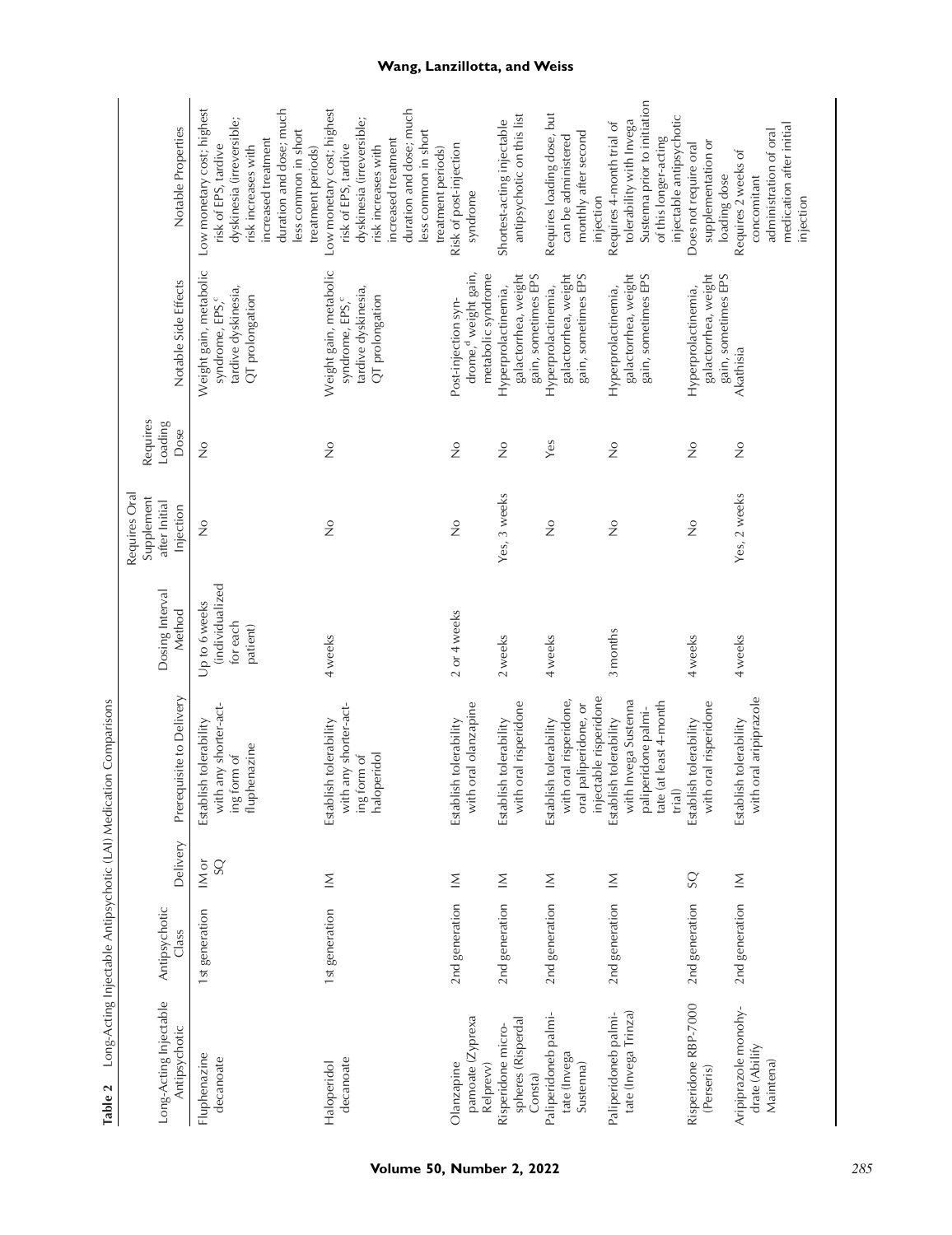|                   | ll gnizol              |
|-------------------|------------------------|
|                   | Antipsychoti           |
| Table 2 Continued | Long-Acting Injectable |

Requires Oral

Requires Ora

 $\mathsf{l}$ 

I

| Long-Acting Injectable<br>Antipsychotic                                                            | Antipsychotic<br>Class | Delivery | Prerequisite to Delivery                                                                                | Dosing Interval<br>Method                  | supplement<br>after Initial<br>Injection | Requires<br>Loading<br>Dose | Notable Side Effects | Notable Properties                                                                                  |
|----------------------------------------------------------------------------------------------------|------------------------|----------|---------------------------------------------------------------------------------------------------------|--------------------------------------------|------------------------------------------|-----------------------------|----------------------|-----------------------------------------------------------------------------------------------------|
| vripiprazole lauroxil<br>(Aristada)                                                                | 2nd generation IM      |          | with oral aripiprazole<br>Establish tolerability                                                        | (depending on<br>4, 6, or 8 weeks<br>dose) | Yes, 3 weeks                             |                             | Akathisia            | medication after initial<br>dministration of oral<br>Requires 3 weeks of<br>concomitant<br>njection |
| paliperidone is the active metabolite of risperidone.<br>$M =$ intramuscular; $SQ =$ subcutaneous. |                        |          | Il above information obtained from each medication's respective prescribing information/package insert. |                                            |                                          |                             |                      |                                                                                                     |

°EPS (extrapyramidal side effects) include: dystonia, akathisia, parkinsonism, tardive akathisia, tardive dyskinesia; risk is higher with FGAs than with SGAs.<br><sup>d</sup>Post-injection syndrome refers to the combination of symptom

EPS (extrapyramidal side effects) include: dystonia, akathisia, parkinsonism, tardive akathisia, tardive dyskinesia; risk is higher with FGAs than with SGAs.

Post-injection syndrome refers to the combination of symptoms consistent with olanzapine overdose and may include severe sedation or delirium. Patients who receive olanzapine pamoate

must be monitored for 3 hours after injection by a healthcare professional.

must be monitored for 3 hours after

injection by a healthcare professional

LAIs for competency restoration, we conducted a literature search without language restriction using Nexis Uni, Google Scholar, and MEDLINE/ PubMed. Search terms included synonyms of competency restoration; involuntary antipsychotic; neuroleptic; depot; long-acting injection; decanoate; palmitate; enanthate; Sell; and competency restoration. Query of state statutes did not return guidelines regarding the specific of LAIs over objection to criminal defendants hospitalized for competency restoration.

#### *Approval of LAI Antipsychotics in* **Sell** *Hearings*

Review of case law disclosed several instances in which courts approved involuntary LAI medications for competency restoration under a Sell analysis.

#### *United States v. Evans41,42*

Herbert Evans, who was diagnosed with paranoid schizophrenia, was charged with, among other things, threatening to murder a magistrate judge. He was found incompetent to stand trial but refused to take antipsychotic medications. At a Sell hearing in 2004, the court granted the government's request for involuntary medication. On appeal, however, the appellate court agreed with Mr. Evans that the government did not meet the second and fourth elements of Sell. The government resubmitted a new treatment plan, which involved first attempting to persuade Mr. Evans to take oral starting doses of 0.5 mg of risperidone or, if Mr. Evans refused, by nasogastric tube. If tolerated, the medication would be initiated with short-acting risperidone injections, followed by the LAI formulation. The plan included side-effect monitoring with specific attention to Mr. Evans's diabetes and hypertension and alternative medications, such as LAI haloperidol, should Mr. Evans's symptoms fail to respond to risperidone.

The court found that the new proposal satisfied the second and fourth Sell elements, and specifically noted that an LAI would "reduce the necessity for forceful encounters with Evans in administering the medication" and that an SGA LAI such as risperidone carried less risk for neuromuscular side effects compared with haloperidol (Ref. 42, p 704). The court ultimately approved the proposed plan with caveats that test doses not be administered via nasogastric tube and that medication administration cease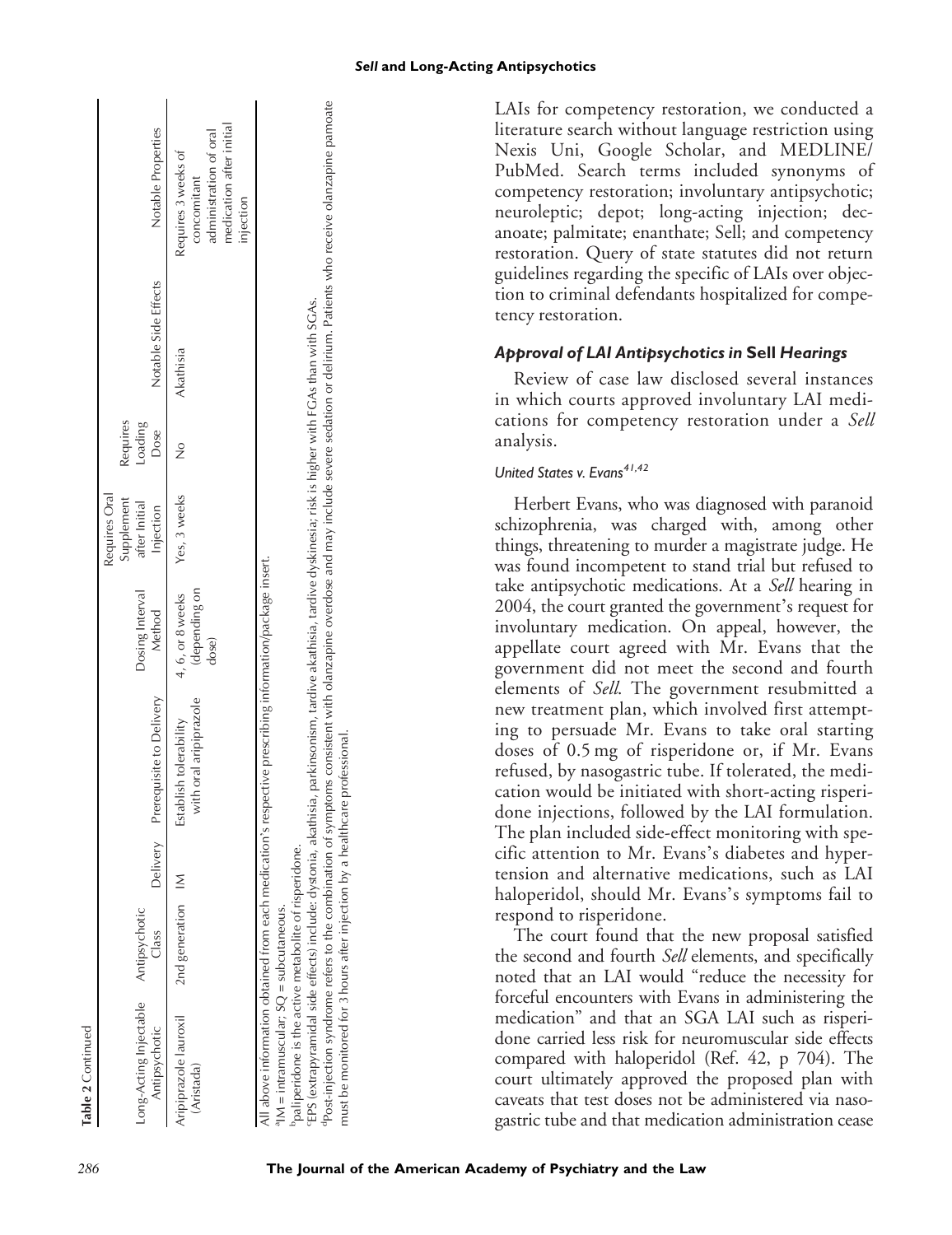should Mr. Evans's diabetes worsen to the point of requiring insulin.

#### *United States v. Sherrill<sup>43</sup>*

James Sherrill, indicted on charges of drug possession and distribution, was found incompetent to stand trial secondary to delusional disorder and was committed to the Butner facility for competency restoration. The treating psychiatrist opined that the appropriate treatment for Mr. Sherrill's psychosis was antipsychotic medication and that his poor insight and refusal to take medication was an indication for an LAI. Mr. Sherrill would first be offered an oral antipsychotic, followed by the corresponding short-acting injectable should he refuse the oral formulation. Only after he demonstrated tolerability with short-acting medication would he be given an LAI. The district court held that the government established all four Sell elements by clear and convincing evidence. Notably, the court considered but rejected alternative treatments, including psychotherapy, to build rapport with Mr. Sherrill and persuade him to take medications voluntarily, citing a psychiatrist's testimony that "we're beyond the rapport-building stage" (Ref. 43, p 1016).

#### *United States v. Grape44*

The Third Circuit similarly affirmed a district court's order for a defendant to be forcibly medicated with an LAI. John Grape, who had chronic mental illness, had been found incompetent to stand trial on child pornography charges. Remanded to the United States Medical Center in Springfield, MO for competency restoration, he was ordered to receive an LAI pursuant to Sell. Mr. Grape challenged the decision, arguing that the government did not satisfy elements one and two of the Sell test. The appellate court affirmed the district court's order. Of note, the appellate court, in considering whether the government satisfied the first Sell element, took into account the seriousness of Mr. Grape's crimes and the facts of his individual case, remarking that "[t]he fact that Grape has already been involuntarily medicated [pursuant to *Harper*] and has been restored to competency diminishes his countervailing [liberty] interest" (Ref. 44, p 603).

#### *Rejection of LAI Antipsychotics in* **Sell** *Hearings*

Review of case law also disclosed several instances in which courts rejected involuntary LAI medications for competency restoration.

#### *United States v. Onuoha<sup>45</sup>*

The Ninth Circuit ruled against the involuntary administration of LAIs to restore trial competency. Nna Alpha Onuoha, who was diagnosed with paranoid schizophrenia, had been charged with, among other things, making threats to the Los Angeles International Airport the day before the anniversary of the 9/11 terrorist attacks. The district court approved The Bureau of Prisons' (BOP) proposed treatment plan to administer short-acting haloperidol and, if tolerated, to give loading doses of LAI haloperidol at 150 mg every two weeks followed by monthly maintenance doses of 150 to 200 mg. Mr. Onuoha appealed, arguing that the treatment plan failed to satisfy the fourth Sell element. The appellate court agreed, pointing out that the proposed doses of haloperidol were higher than those recommended in the BOP guidelines and that the treatment plan did not abide by the haloperidol package insert recommendations to administer LAI only after establishing tolerability of the short-acting injection. The court concluded, "We acknowledge that courts must rely on the testimony of medical experts in evaluating the constitutionality of involuntary medication. But a physician's word is not absolute, not even the word of a reputable and experienced doctor" (Ref. 45, p 1059).

#### *United States v. Magnolia<sup>46</sup>*

An Arizona federal court rejected a proposed treatment plan with an LAI on grounds that it did not satisfy the fourth Sell element. Imani Magnolia, who was diagnosed with delusional disorder, was charged with, among other things, filing false liens, and was found incompetent to stand trial. The government sought to involuntarily medicate her with LAI haloperidol pursuant to Sell. The district court rejected the proposal, finding that involuntary LAI treatment was not in her best medical interest because her delusions did not impair her ability to carry out activities of daily functioning, the risk of side effects outweighed the benefits of competency restoration, and her delusions would resume after discontinuation of the LAI after trial. In reaching the decision, the Magnolia court cited Ruiz-Gaxiola,<sup>20</sup> in which the risks of potential medication side effects were found to outweigh the benefit of potential competency restoration. Specifically, the Ruiz-Gaxiola court had reasoned that "the medical benefit of becoming competent to stand trial for only a few months (even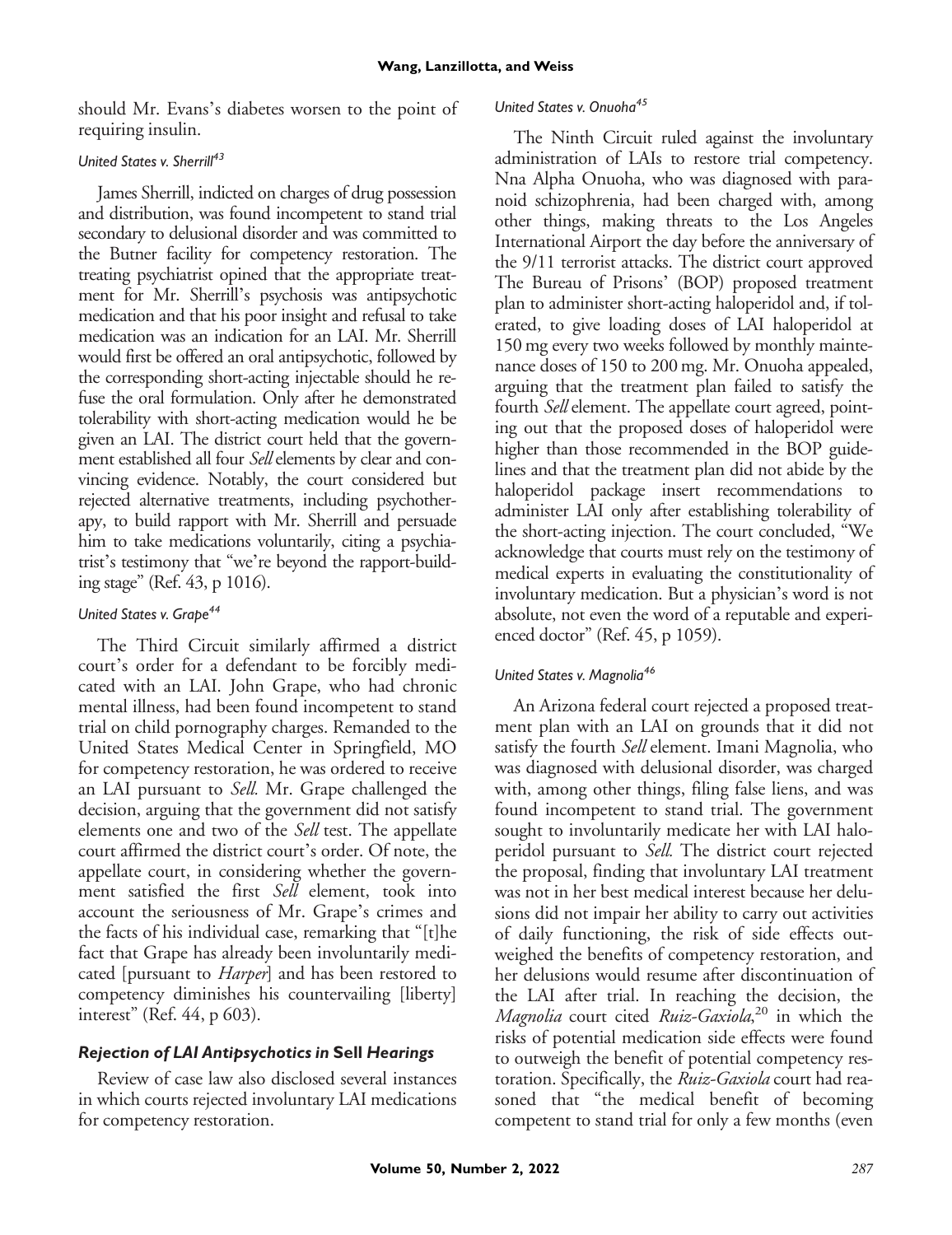if that outcome were likely) and then returning to [the defendant's] prior state of Delusional Disorder could not outweigh even a miniscule [sic] risk of a disfiguring and potentially irreversible side effect" (Ref. 20, p 706).

## **Discussion**

The properties of LAIs that differentiate them from their shorter-acting oral or injectable counterparts carry implications in *Sell* hearings. Some of these properties may make LAIs superior to other formulations when medicating defendants under a court order.

#### *LAIs and the First* **Sell** *Element*

The first *Sell* element, whether the government has an important interest in bringing the defendant to trial, hinges on the seriousness of the crime and the facts of the individual case, with no medical implications (notwithstanding a possible exception of the Grape court's finding that the defendant's countervailing liberty interest was diminished because he had previously received involuntary medications). The case law appears to show that there is a sliding scale within the first Sell element, such that the state would need a greater interest to order LAI use versus ordering that the defendant accept oral or short-acting formulations.

The other three Sell elements, however, consider the efficacy and side effects of proposed medication, whether the medication is appropriate given the defendant's medical history, and whether there are less intrusive alternatives for treatment. A medication's formulation, route of administration, and length of action affect these considerations.

## *LAIs and the Second* **Sell** *Element*

The second *Sell* element requires courts to determine whether forced medication would significantly further state interests. Medications must be substantially likely to render the defendant competent to stand trial and substantially unlikely to have side effects reducing the defendant's ability to assist counsel. Antipsychotics generally fulfill this criterion for psychosis, except if oversedating. They predictably improve disordered thinking and usually do not result in side effects that incapacitate a defendant during trial. Although Sell offers no bright-line definition of the "substantially likely" threshold, the Second Circuit has accepted evidence of a seventy percent success rate of antipsychotics in restoring competency.<sup>47</sup>

Evidence suggests that LAIs perform similarly to, or better than, their oral counterparts in achieving remission of symptoms.23 Since choosing a medication to achieve and maintain competency through the end of trial implies a treatment timeline of weeks to months, LAIs may have a considerable advantage over their short-acting counterparts in maintaining competency restoration. A shown in Table 2, the typical duration of action of an LAI is two to four weeks, although recently approved LAI formulations extend the action of the antipsychotic for up to eight weeks (aripiprazole lauroxil, approved July  $2018)^{48}$ or three months (paliperidone palmitate, approved May 2015). $^{49}$  Some newer LAI formulations can be administered without a loading dose or supplemental oral medication. For example, RBP-7000, a long-acting subcutaneous risperidone injectable approved in July 2018, reaches clinically relevant levels after one injection without a loading dose or oral cross-coverage.<sup>50</sup> Notwithstanding mixed evidence on their risk of inducing EPS, LAIs' side effect profiles appear overall similar to that of their oral counterparts, with less drug discontinuation.<sup>34-36</sup>

Although LAIs carry a risk of akinesia, akathisia, and sedation, whether a defendant will experience these adverse effects is difficult to predict.<sup>51</sup> Whether such side effects would reduce a defendant's ability to assist counsel and therefore render a trial unfair is also not a given. In *United States v. Mesfun*,<sup>52</sup> the court acknowledged the sedating effects of risperidone but determined that such effects would not impair the defendant's ability to assist counsel.

## *LAIs and the Third* **Sell** *Element*

The third Sell criterion requires the courts to consider whether medication is necessary to further government interests, meaning that there are no alternative and less intrusive treatments to restore a defendant to competency. This element is generally seen as satisfied by antipsychotic medication in cases where the defendant is incompetent due to psychosis. When, as in Sherrill,<sup>43</sup> the defendant's psychotic illness extends "beyond the rapport-building stage," no alternatives exist.

Both the American Psychological Association<sup>53</sup> and the American Psychiatric Association (along with the American Academy of Psychiatry and the Law)<sup>54</sup> filed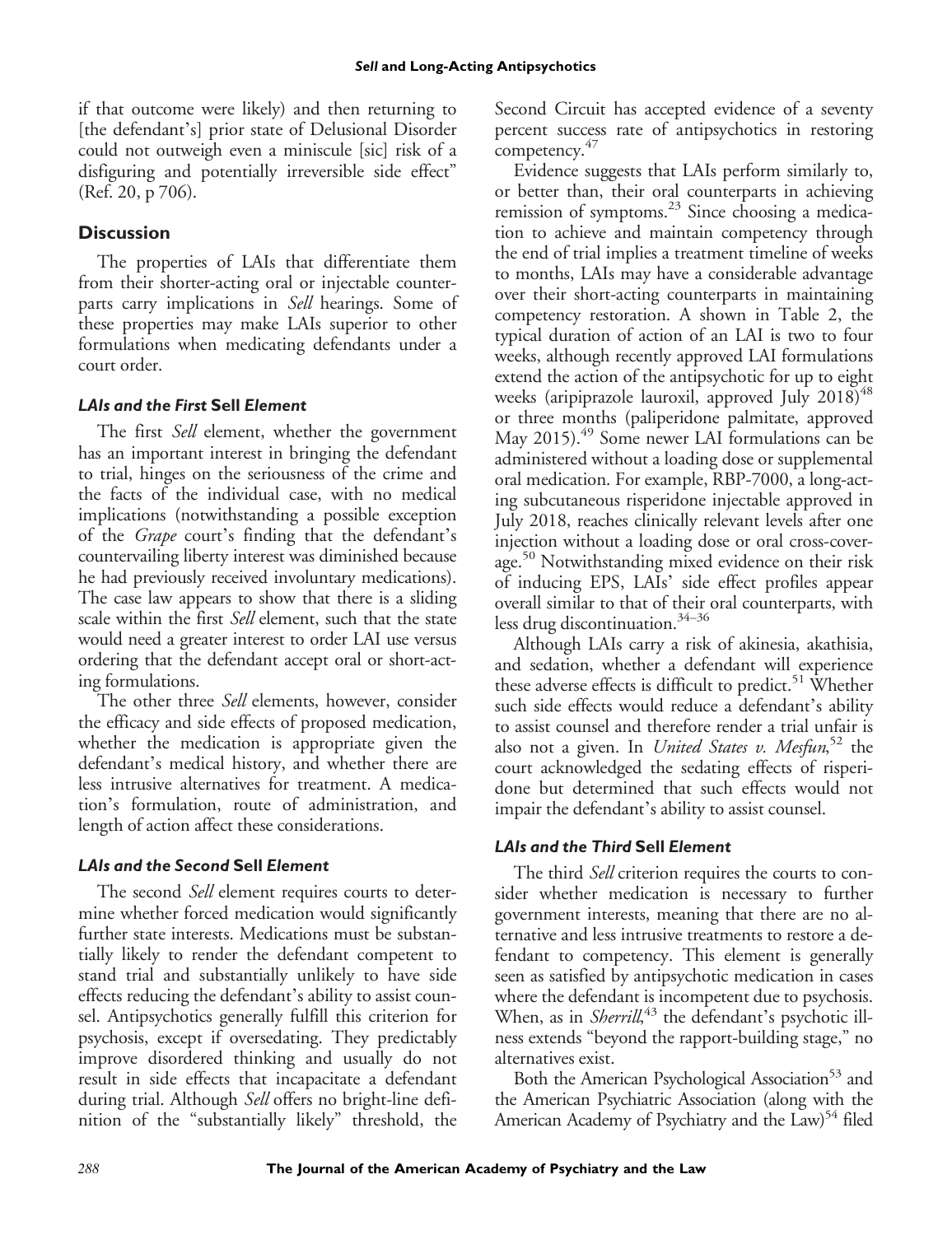amicus briefs to the Supreme Court deciding Sell. The American Psychological Association urged the court to first consider less-intrusive, non-drug treatments in competency restoration but acknowledged that psychotherapy is often not adequate by itself to treat acute psychotic disorders. In its brief, the American Psychiatric Association noted that "[a]ntipsychotic medications are not only an accepted but often essential, irreplaceable treatment for psychotic illnesses" and that data do not support the substitution of medications with psychotherapy (Ref. 54, p 13).

The question remains, within the panoply of antipsychotic medications, as to which ones are less "intrusive." Operationalizing "intrusiveness" would lend further guidance on whether LAIs are more or less legally intrusive compared with other preparations. Acknowledging the *amicus* briefs above, the *Sell* decision instructed lower courts to use "less intrusive means for administering the drugs, e.g., a court order to the defendant backed by the contempt power, before considering more intrusive methods" (Ref. 6, p 181). In so doing, the Court appears to imply that involuntary medications given via injection or through nasogastric tube are more intrusive than those taken by mouth under court order. As Klein<sup>55</sup> noted, the court does not explicitly outline why the "voluntary" taking of medications under threat of contempt would not undermine the defendant's liberty interest in refusing medications.

In the absence of further guidance from the Sell court on operationalizing intrusiveness, courts may settle on their own definitions. A 1976 Minnesota Supreme  $Count<sup>56</sup>$  decision identified six parameters of intrusiveness:

The extent and duration of changes in behavior patterns and mental activity effected by the treatment, the risks of adverse side effects, the experimental nature of the treatment, its acceptance by the medical community of this state, the extent of intrusion into the patient's body and the pain connected with the treatment, and the patient's ability to competently determine for himself whether the treatment is desirable (Ref. 56, pp 262–63).

The Alaska Supreme Court<sup>57</sup> acknowledged that the "truly intrusive nature of psychotropic drugs may be best understood by appreciating that they are literally intended to alter the mind. . . [and] many states have equated the intrusiveness of psychotropic medication with the intrusiveness of electroconvulsive therapy and psychosurgery" (Ref. 57, p 242).

Although injected medications may be more painful than oral medications, they are the only route of administering antipsychotics involuntarily to a defendant who physically resists medications (barring the administration of crushed medications via nasogastric tube, a far more dangerous and intrusive undertaking than injected medications). $41$  If, as in Evans,<sup>41</sup> the court is interested in reducing the number of "forceful encounters" with a defendant, each of which may be traumatic both to the defendant and to medical staff, LAIs may offer a superior solution. LAI antipsychotics that provide faster dissolution of medication and more rapid achievement of therapeutic levels may thus be less intrusive compared with short-acting injectable antipsychotics, which may need weeks of daily injections to achieve clinically therapeutic effects. Pain and discomfort associated with injections may also be minimized through selecting water-based SGA LAIs, which are less painful than the older, oil-based depot antipsychotics, as well as selecting agents with smaller injection volumes or longer injection intervals.<sup>30</sup>

Even though LAIs' duration of action may be a desired property in achieving and maintaining trial competency (second Sell element), it can also be a drawback in regard to a medication's intrusiveness (third Sell element) as defined by duration of its effects on thoughts or behavior. This is the principal reason that LAIs are not first-line selections for this indication. Perhaps the most important consideration in determining a medication's intrusiveness is the defendant's values and preferences, as the 1981 Rennie appellate decision court points out: "[t]he least intrusive means standard does not prohibit all intrusions. It merely directs attention to and requires avoidance of those which are unnecessary or whose cost benefit ratios, weighed from the patient's standpoint, are unacceptable" (Ref. 9, p 847).

## *LAIs and the Fourth* **Sell** *Element*

The fourth Sell criterion requires that the court consider whether the proposed medications are medically appropriate, meaning they are in the best medical interest of the defendant in the context of the individual's medical history. Whereas the second Sell element considers medication side effects that may affect the defendant's ability to assist counsel, the fourth broadens the inquiry to include other potentially dangerous or unwanted effects that may not influence the fairness of trial but nevertheless affect a defendant's clinical trajectory. As noted above, the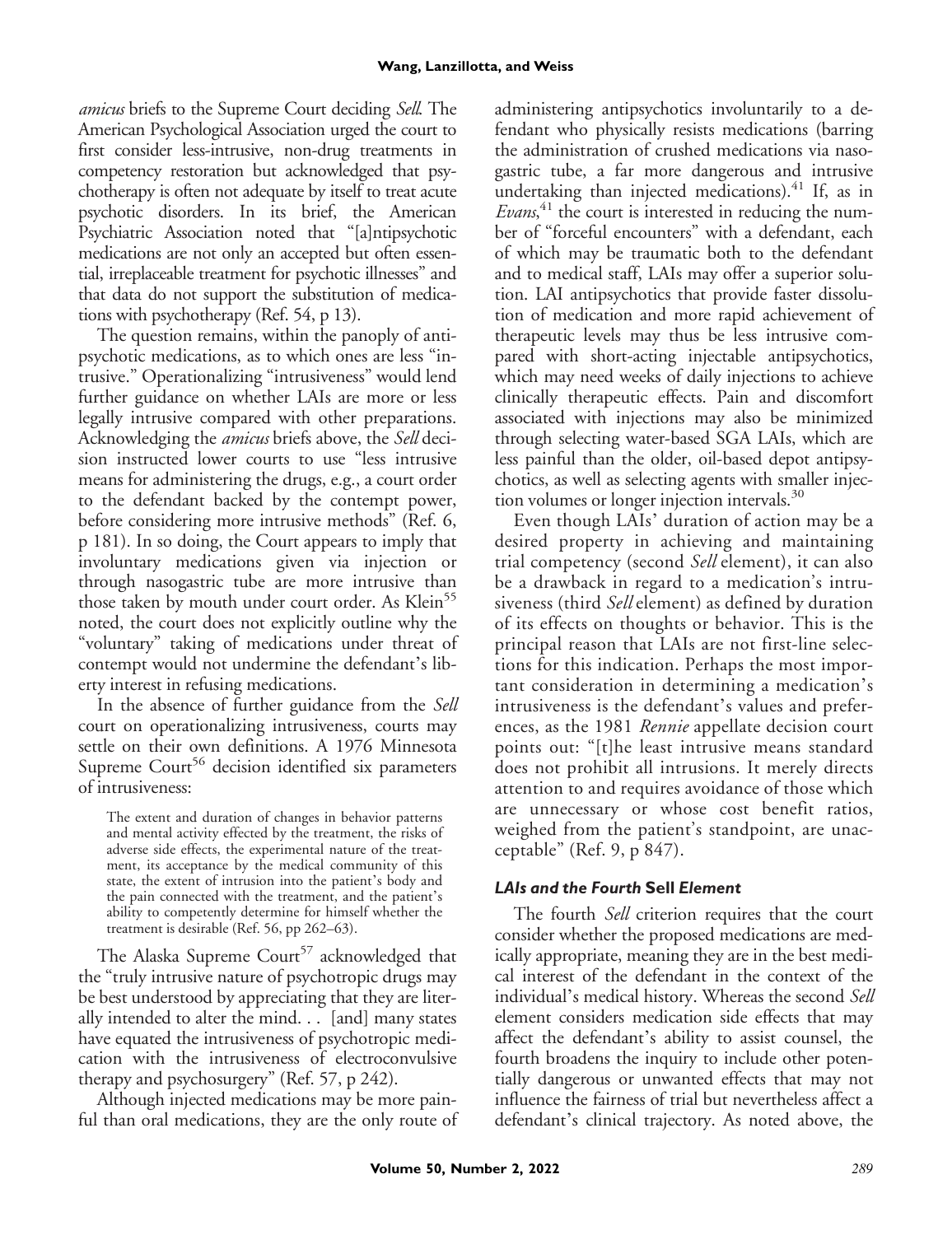

Figure 1. Treatment planning for competency restoration with antipsychotics.

side effect profile of LAIs closely follows that of their oral counterparts, with possibly less akinesia, lowdensity lipoprotein cholesterol change, anxiety, and prolactin fluctuation. Nevertheless, courts considering the fourth Sell element may balk at an LAI as a first choice given its duration of action in relation to adverse events. The defendant's medical history, as well as preferences and concerns about weight gain, metabolic adverse effects, and sexual functioning, need be addressed on an individual basis. The question of LAIs versus other injectables versus oral forms of antipsychotic medication can be considered in light of the following section.

#### *Including LAIs in Treatment Planning*

Contemplating treatment over objection for the sole purpose of restoring trial competency, the treating facility would provide a treatment plan to the court that has contingencies at various junctures. With consideration of the interplay between LAIs and the Sell criteria, the decision tree shown in Figure 1 illustrates decision-making pathways when considering treatment choices, including when and whether to introduce LAIs in competency restoration. At various intercept points, a defendant may choose oral or LAI medication without a court order. Forced medication, per the current standard of care (fourth Sell element), would not include an LAI at the outset.

Restoration of competency via reduction in active psychotic symptoms includes time elements, such as hiatus between jail and hospital and between improvement and trial. This situation differs from emergency forced medication of a dangerous individual in jail. As Ash and colleagues<sup>58</sup> observed, jailbased competency restoration programs have the advantages of timeliness and the possibility of incorporating a Sell hearing into the treatment plan in advance of transfer to a hospital setting, where treatment is initiated. Although involuntary medication was not permitted at the jail, early initiation of the Sell hearing potentially shortened the hospitalization in the ensuing phase and did not require hospital staff to testify in court. While the authors did not address the matter of route of administration, another potential advantage is that advance permission to include LAI therapy in the treatment plan could have the desired effect of maintaining competency, not simply restoring it in the short term. In practice, many defendants faced with a court order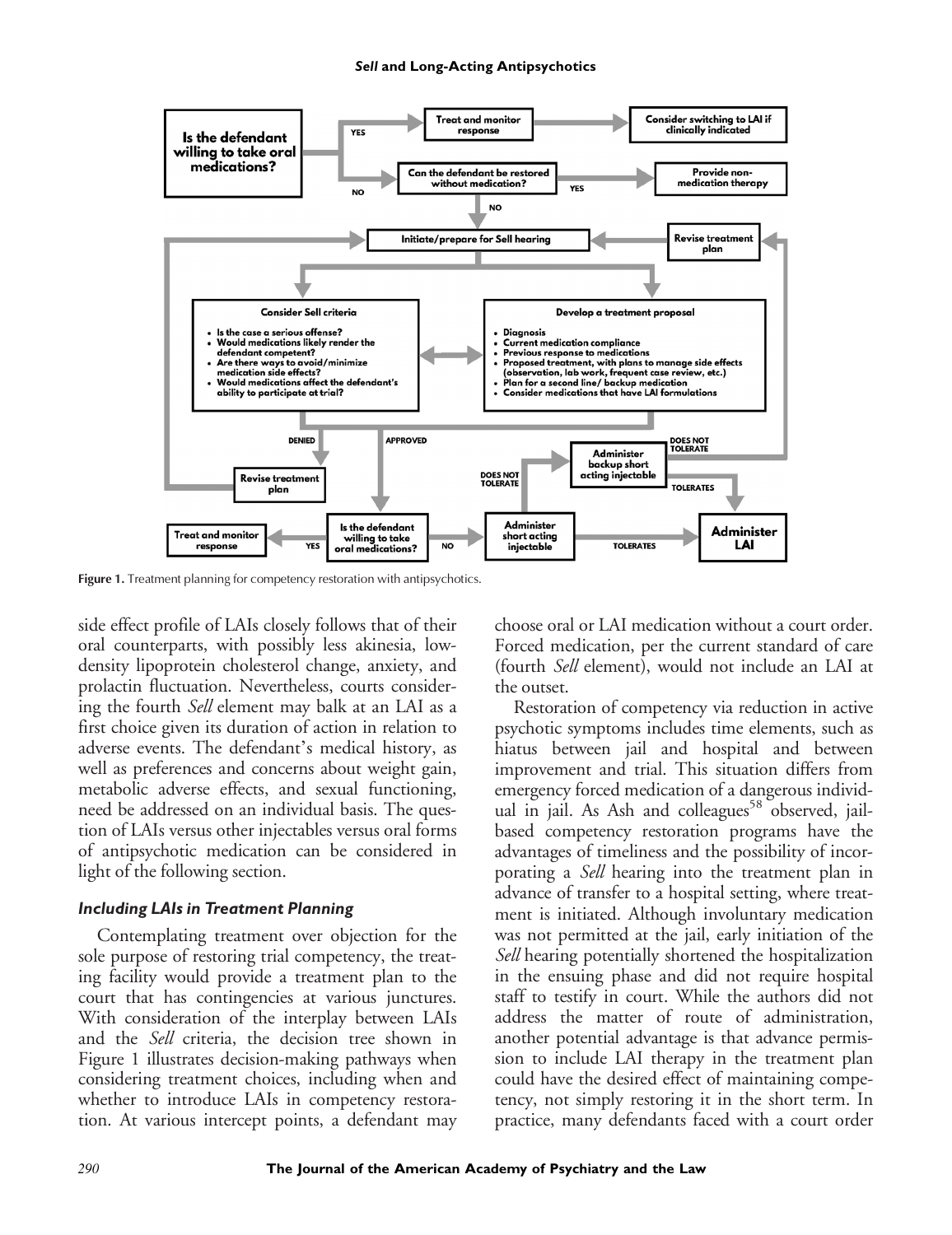to treat will agree and not need to face forced administration.

#### **Conclusion**

Available psychiatric literature suggests that LAIs are equally if not more efficacious compared with oral antipsychotics and carry a similar side effect profile to oral antipsychotics. Their unique properties, including more rapid achievement of therapeutic levels requiring fewer forceful encounters and longer duration of action, may make them better choices for restoring and maintaining trial competency. It appears that courts hearing *Sell* cases are not averse to varied routes of administration as long as the legal elements are satisfied. Whether or not LAIs are a more intrusive medication compared with oral or short-acting injectables may depend on whether intrusiveness is defined by duration of action or by aggregate pain and discomfort, a case-by-case consideration.

#### **References**

- 1. Brooks AD. The constitutional right to refuse antipsychotic medications. J Am Acad Psychiatry Law. 1980; 8:179–221
- 2. Mills MJ. The rights of involuntary patients to refuse pharmacotherapy: what is reasonable? J Am Acad Psychiatry Law. 1980; 8:313–34
- 3. Weinstein HC. The right to refuse treatment. J Am Acad Psychiatry Law. 1977; 5:425–37
- 4. Washington v. Harper, 494 U.S. 210 (1990)
- 5. Riggins v. Nevada, 504 U.S. 127 (1992)
- 6. Sell v. United States, 539 U.S. 166 (2003)
- 7. Beauchamp TL, Childress JF. Principles of Biomedical Ethics, Eighth Edition. New York, Oxford University Press, 2019
- 8. Rennie v. Klein, 462 F. Supp. 1131 (D.N.J. 1978)
- 9. Rennie v. Klein, 653 F.2d 836 (3d. Cir. 1981)
- 10. Rogers v. Okin, 478 F. Supp. 1342 (D. Mass. 1979)
- 11. Rogers v. Okin, 634 F.2d 650 (1st Cir. 1980)
- 12. Rivers v. Katz, 495 N.E.2d 337 (N.Y. 1986)
- 13. Ciccone JR, Tokoli JF, Clements CD, et al. Right to refuse treatment: Impact of Rivers v. Katz. J Am Acad Psychiatry Law. 1990; 18:203–15, 1990
- 14. Winston v. Lee, 470 U.S. 753 (1985)
- 15. Palko v. Connecticut, 302 U.S. 319 (1937)
- 16. State v. Maryott, 492 P.2d 239 (Wash. Ct. App. 1971)
- 17. People v. Harrington, 42 Cal. 165 (Cal. 1871)
- 18. United States v. Sell, 282 F.3d 560 (8th Cir. 2002)
- 19. United States v. Sell, 343 F.3d 950 (8th Cir. 2003)
- 20. United States v. Ruiz-Gaxiola, 623 F.3d 684 (9th Cir. 2010)
- 21. Siegel DM. Involuntary psychotropic medication to competence: No longer an easy Sell. Mich St U. J Med Law. 2008; 12:1–16
- 22. Fleishhacker WW, Meise U, Günther V, Kurz, M. Compliance with antipsychotic drug treatment: Influence of side effects. Acta Psychiatr Scand. 1994; 89:11–5
- 23. Park SC, Choi MY, Choi J, et al. Comparative efficacy and safety of long-acting injectable and oral second-generation antipsychotics for the treatment of schizophrenia: A systematic review and metaanalysis. Clin Psychopharmacol Neurosci. 2018; 16:361–75
- 24. Taylor D. Psychopharmacology and adverse effects of antipsychotic long-acting injections: A review. Br J Psychiatry Suppl. 2009; 52:S13–S19
- 25. Knudsen P. Chemotherapy with neuroleptics: Clinical and pharmacokinetic aspects with a particular view to depot preparations. Acta Psychiatr Scand. 1985; 72:51–75
- 26. Brissos S, Veguilla MR, Taylor D, et al. The role of long-acting injectable antipsychotics in schizophrenia: A critical appraisal. Ther Adv Psychopharmacol. 2014; 4:198–219
- 27. McEvoy JP. Risks versus benefits of different types of long-acting injectable antipsychotics. J Clin Psychiatry. 2006, 67:15–8
- 28. Park EJ, Amatya S, Kim MS, et al. Long-acting injectable formulations of antipsychotic drugs for the treatment of schizophrenia. Arch Pharm Res. 2013 36:651–9
- 29. Kishimoto T, Nitta M, Borenstein M, et al. Long-acting injectable versus oral antipsychotics in schizophrenia: A systematic review and meta-analysis of mirror-image studies. J Clin Psychiatry. 2013; 74:957–65
- 30. Correll CU, Citrome L, Haddad PM, et al. The use of longacting injectable antipsychotics in schizophrenia: Evaluating the evidence. J Clin Psychiatry. 2016; 77:1–24
- 31. Pandina GJ, Lindenmayer JP, Lull J, et al. A randomized, placebocontrolled study to assess the efficacy and safety of 3 doses of paliperidone palmitate in adults with acutely exacerbated schizophrenia. J Clin Psychopharmacol. 2010; 30:235–44
- 32. Kane JM, Peters-Strickland T, Baker RA, et al. Aripiprazole oncemonthly in the acute treatment of schizophrenia: Findings from a 12-week, randomized, double-blind, placebo-controlled study. J Clin Psychiatry. 2014; 75:1254–60
- 33. Meltzer HY, Risinger R, Nasrallah HA, et al: A randomized, double-blind, placebo-controlled trial of aripiprazole lauroxil in acute exacerbation of schizophrenia. J Clin Psychiatry. 2015; 76:1085–90
- 34. Misawa F, Kishimoto T, Hagi K, et al. Safety and tolerability of long-acting injectable versus oral antipsychotics: A meta-analysis of randomized controlled studies comparing the same antipsychotics. Schizophr Res. 2016; 176:220–30
- 35. Ostuzzi G, Bighelli I, So R, et al. Does formulation matter? A systematic review and meta-analysis of oral versus long-acting antipsychotic studies. Schizophr Res. 2017; 183:10–21
- 36. Maayan N, Quraishi SN, David A, et al. Fluphenazine decanoate (depot) and enanthate for schizophrenia. Cochrane Database Syst Rev. 2015; CD000307
- 37. Fusar-Poli P, Kempton MJ, Rosenheck RA. Efficacy and safety of second-generation long-acting injections in schizophrenia: A meta-analysis of randomized-controlled trials. Int Clin Psychopharmacol. 2013; 28:57–66
- 38. Herbel B, Stelmach H. Involuntary medication treatment for competency restoration of 22 defendants with delusional disorder. J Am Acad Psychiatry Law. 2007; 35:47–59
- 39. Freeman B, Frierson RL. Court-mandated, long acting psychotropic medication as a condition of supervised release. J Am Acad Psychiatry Law. 2009; 37:268–70
- 40. Norko MA, Cotterell MS, Hollis T. Connecticut's experience with Sell legislation. J Am Acad Psychiatry Law. 2020 Dec; 48 (4):473–84
- 41. United States v. Evans, 404 F.3d 227 (4th Cir. 2005)
- 42. United States v. Evans, 427 F. Supp. 2d 696 (W.D. Va. 2006)
- 43. United States v. Sherrill, 439 F. Supp. 3d 1007 (M.D. Tenn. 2020)
- 44. United States v. Grape, 549 F.3d 591 (3d Cir. 2008)
- 45. United States v. Onuoha, 820 F.3d 1049 (9th Cir. 2016)
- 46. United States v. Magnolia, 2018 U.S. Dist. LEXIS 190373 (D. Ariz. 2018)
- 47. United States v. Gomes, 387 F.3d 157 (2d Cir. 2004)